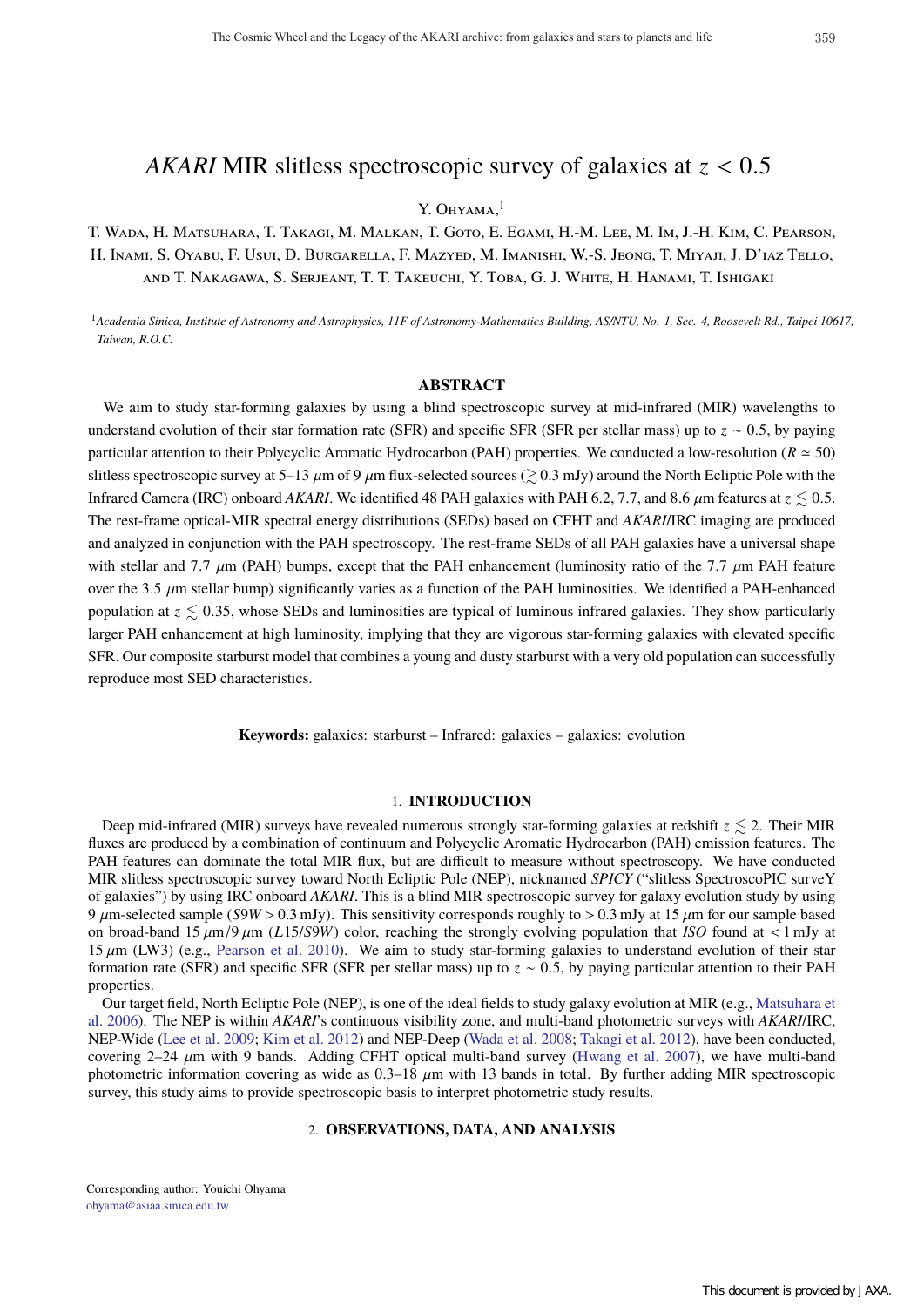P35 - 2 Y. OHYAMA ET AL.

# 2.1. *SPICY* **Spectroscopic Survey and Data**

We performed low-resolution ( $R \approx 50$ ) IRC slit-less spectroscopic survey NEP around the NEP-Deep survey area. To achieve desired sensitivity (0.3 mJy at 9  $\mu$ m), we performed repeated (9–10 multi-pointing) observations at the same pointing coordinates. The data reduction was based on the standard way as implemented within so-called "IRC spectroscopy toolkit" (Ohyama et al. 2007), except for our own intermediate step to enable stacking multi-pointing spectra. This additional part is just to organize frames taken in different pointing datasets to be stacked at once, and the calibration was made entirely based on the original calibration data and algorithms within the toolkit. In this study, we focus on 5–13  $\mu$ m spectra taken with the SG1 and SG2 grisms.

We performed simple spectral fitting with a model of four Lorentzian PAH (6.2, 7.7, 8.6, and 11.3  $\mu$ m) features over all detected sources at  $> 0.3$  mJy at 9  $\mu$ m, and measured redshift and PAH luminosity for 48 galaxies (hereafter, the PAH galaxies) among all 171 detected sources. In this work, we discuss only the PAH galaxies.

#### 2.2. **Photometric Data**

#### 2.2.1. **Compiling Photometric Data and Measuring Rest-Frame Properties**

We compiled 14-band photometries from both the CFHT (Hwang et al. 2007) and *AKARI* NEP-Wide (Lee et al. 2009; Kim et al. 2012) surveys, and generated rest-frame SEDs by using the PAH redshift. During the course, we also measured photometric PAH luminosity (monochromatic luminosity at the peak of PAH 7.7  $\mu$ m feature) and rest-frame colors.

The rest-frame SEDs show a universal two-bump structure: the OPT–NIR bump (or stellar bump) and the MIR bump peaking at 7.7  $\mu$ m (or PAH bump). When normalized at either 3.5  $\mu$ m (representative wavelength for the stellar bump among the IRC bands) and 7.7  $\mu$ m (peak of the PAH bump), the rest-frame SEDs are almost identical within the sample. We then generated averaged rest-frame SEDs after grouping all PAH galaxies into three redshift bins  $(z < 0.15$ ,  $0.15 < z < 0.35$ , and  $z > 0.35$  for the nearby, mid-*z*, and higher-*z* sources, respectively) to explore SED evolution.



**Figure 1.** Left: An example of our basic dataset of the PAH galaxies. The 13-band CFHT (in SDSS system; *u*∗-band information is missing for this galaxy due to faintness)–IRC SED and *SPICY* spectrum (inset; observation (red), our PAH model-fit result (blue), and its residual (green)) are compared. Right: rest-frame SEDs of all PAH galaxies normalized at 3.5  $\mu$ m. The SEDs are shown in different colors for different redshift groups: blue, black, and red for the nearby, mid-*z*, and higher-*z* sources, respectively.

# 2.2.2. **Predicting Observed Photometric Properties of Template/Model SEDs**

To interpret the observed rest-frame SEDs, we compare the observations with the empirical templates of (Polletta et al. 2007; also known as the "SWIRE" template) and the theoretical SEDs of physical starburst evolutionary model (SBURT; Takagi et al. 2003). Note that the observed rest-frame SEDs are smoothed through the instrument's filter responses (*R* ∼ 5), and the same feature (e.g., complex PAH feature between 6–9  $\mu$ m) is observed with different filters depending on the redshift. Therefore, we predicted the broad-band photometries of the template/model galaxies at different redshift, by mimicking the IRC observations and following the same data analysis procedure.

#### 3. **RESULTS**

We compared the averaged rest-frame SEDs among the three redshift bins, and found that the PAH bump/stellar bump ratio (or rest 7.7  $\mu$ m/3.5  $\mu$ m luminosity ratio) is systematically larger at  $z > 0.35$ . This relative PAH enhancement over the stellar SED bump (hereafter, the PAH enhancement) shows a positive correlation with the PAH luminosity, i.e., the PAH enhancement is larger in galaxies with larger PAH luminosity. We then defined the PAH enhanced galaxies based on the rest  $7.7 \mu m/3.5 \mu m$  luminosity ratio.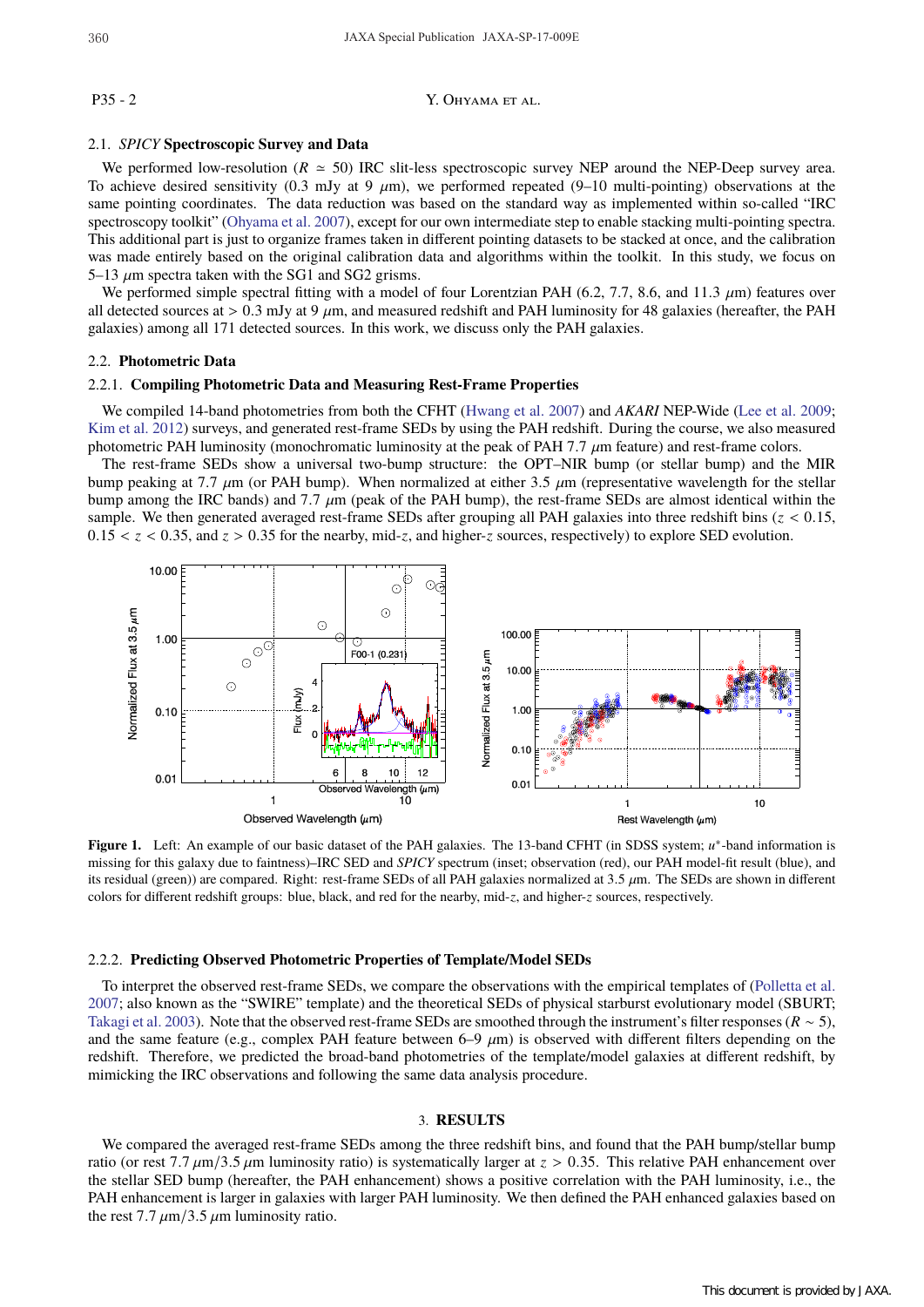*AKARI* MIR slitless spectroscopic survey of galaxies at *z* < 0.5 P35 - 3



**Figure 2.** Comparison between the photometric monochromatic luminosities at 7.7  $\mu$ m,  $vL_v$  photo (7.7  $\mu$ m), and at 3.5  $\mu$ m,  $vL_v$  photo (3.5  $\mu$ m). The PAH galaxies are shown with one-sigma error bars in different colors for different redshift groups as in Figure 1. A diagonal dotted-broken line of a fixed PAH-to-stellar luminosity ratio is shown to identify PAH-enhanced population, on the lower right side of the line.

At *z* < 0.35, the observed rest-frame SEDs are consistent with either Sc or starburst (M82) SWIRE templates, and also with an older (400 Myr) starburst SBURT model. At  $z > 0.35$ , the SWIRE luminous infrared galaxy (LIRG) template (NGC 6090) reproduces the observations, including the enhanced PAH features. Note that the estimated IR (8–1000  $\mu$ m) luminosity of the PAH galaxies from the PAH luminosity in this redshift is  $L(\mathbb{R}) > 10^{11} L_{\odot}$ , i.e., both their luminosities and SEDs are typical of LIRGs. On the other hand, we could not find appropriate SBURT models to match the observations, particularly the stellar SED bump: the observed stellar bump is typically as red as very old population, whereas the SBURT predicts much bluer one to enhance the PAH feature due to young starburst.

# 4. **DISCUSSION**

The PAH luminosity is almost proportional to SFR, and the PAH enhancement in terms of rest 7.7  $\mu$ m/3.5  $\mu$ m luminosity ratio is proportional to SFR per stellar mass, or specific SFR (sSFR). The positive correlation between them for the PAH galaxies indicates that sSFR is higher in galaxies with larger SFR. When compared to local blue star-forming galaxies forming so-called main sequence (Elbaz et al. 2007), most PAH enhanced population shows larger sSFR than the main sequence galaxies.

The PAH enhanced population seems to emerge at *z* > 0.35. Lack of PAH un-enhanced population at *z* > 0.35 is most likely due to selection effect, because such population tends to be fainter than our sensitivity limit at  $9 \mu m$ , where redshifted PAH 7.7 µm feature dominates the in-band flux of the *S*9*W* (9 µm) filter. However, lack of the PAH-enhanced population at *z* < 0.35 is not due to selection effect, because such sources are easier to be detected with the *S*9*W* filter. Nonetheless, we found 1 PAH-enhanced galaxy out of 25 PAH galaxies at  $z < 0.35$ , whiles 9 PAH-enhance galaxy out of 13 PAH galaxies at *z* > 0.35. This difference is statistically significant with Fisher's exact test.

The rest-frame SEDs of the PAH enhanced population can not be explained by simple SBURT SEDs in a consistent way across all OPT–NIR–MIR wavelengths. We examined if a two-component composite SED that combines SEDs of very old (SWIRE 13 Gyr old Elliptical) and very young dusty (70 Myr SBURT starburst with small compactness parameter) populations. We found a reasonable composite that can reproduce the observations, where the young starburst is so dusty and extinct in both OPT and NIR while contributing at MIR, whereas the old population dominates the OPT–NIR SED. This composite is actually very similar to the SWIRE LIRG template.

5. **SUMMARY**